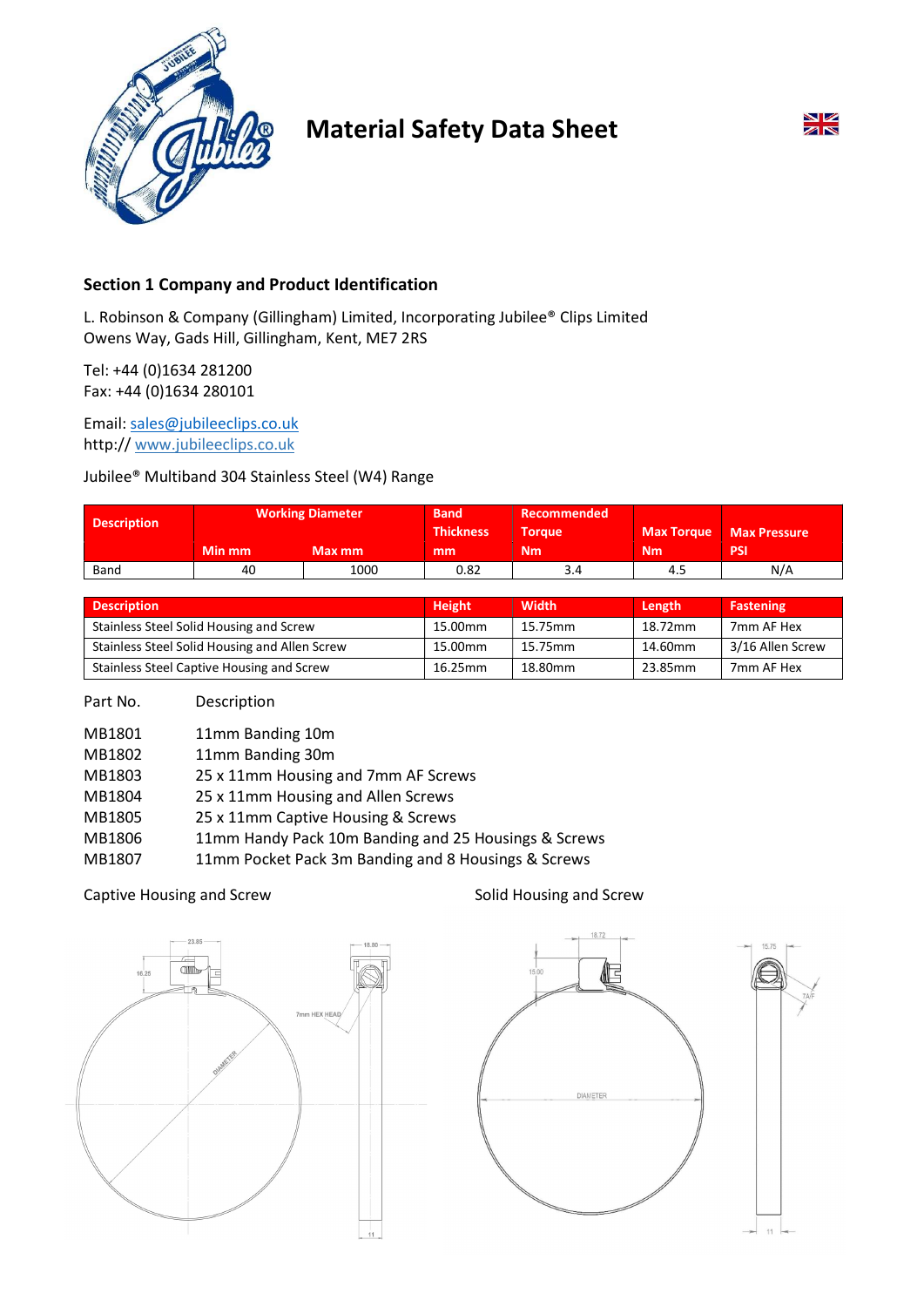# Section 2 Composition/Information on Ingredients

Composition/Information on constituents of iron alloy.

| < 11%    |
|----------|
| $< 30\%$ |
| $< 38\%$ |
| $< 8\%$  |
|          |

Other elements vary such as Si, Cu, Ti, in each alloy composition and are generally not classified as hazardous, or are below the concentration levels for classification of these alloys as hazardous, and are not subject to recognised exposure limits.

Banding, housing and screw all 304 stainless steel, DIN 1.4301, BS/AISI 304 A2

# Section 3 First Aid Measures

Inhalation: There are no specific symptoms associated with steel in the product forms. Skin: There are no specific symptoms associated with steel in the product forms. Eyes: Not applicable. Ingestion: Not applicable.

# Section 4 Fire Fighting Measures

Non flammable

# Section 5 Handling and Storage

Store in a dry area

# Section 6 Physical and Chemical Properties

| Metallic grey/sliver |
|----------------------|
| None                 |
| Solid                |
| 1454 °C              |
| 870 °C               |
| -196 °C              |
| $1.008 \mu$          |
| $72 \mu\Omega$       |
| 8.03 $g/cm^{3}$      |
|                      |

# Section 7 Stability and Reactivity

| Stability:   | Stable in normal condition                                                    |
|--------------|-------------------------------------------------------------------------------|
| Reacts with: | Reacts with strong acids, and hydrogen is then one of the substances emitted. |
|              | Corrosion Resistance: NSS (Neutral Salt Spray tests) 1000 hours               |